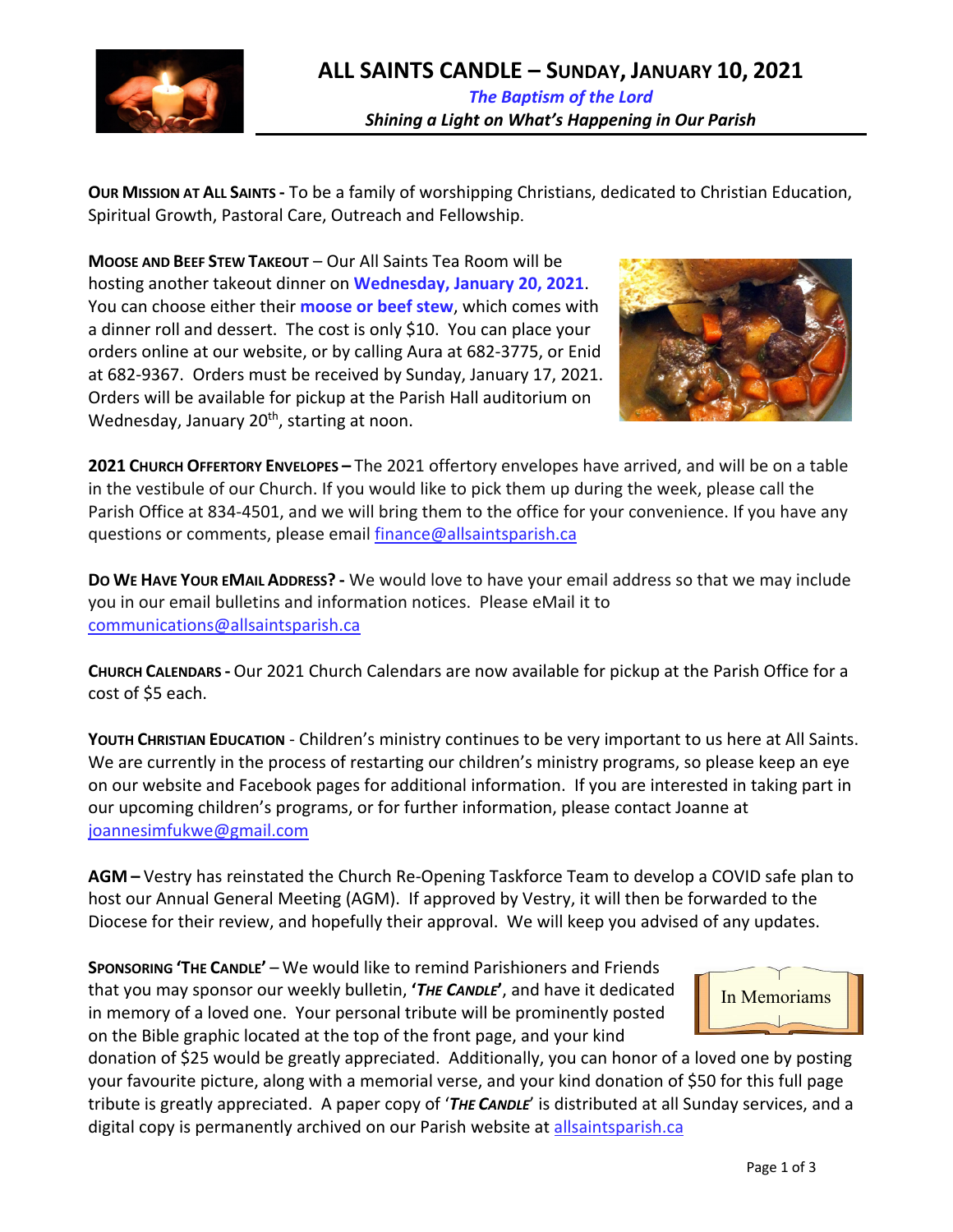**PRE-REGISTRATION REQUIRED FOR SERVICES AND MEETINGS -** We would like to remind you that Pre-Registration is a Provincial and Diocesan requirement, and we would like to thank you for your continued cooperation. Each week our Sunday morning Church service will alternate between using the BCP and the BAS as we celebrate the Holy Eucharist. Also, we are continuing to pre-record our 08:30am early morning Eucharist, which is accessible via our website at allsaintsparish.ca

## **IN MEMORIAM - CHRISTMAS MEMORIALS**

- **Ruby Bradbury** (cousin) by Julie Batten
- **Laura and Dad (Bobby Fagan)** by Cecil and Family
- **Henry G. Dawe, Frank & Gertrude Fowler, William & Ruth Dawe** by Laura Dawe

### **IN MEMORIAM - GENERAL FUND**

- In loving memory of **Cyril Peach** by Derek and Nellie Thomas
- In loving memory of **Catherine (Kit) Tilley,** remembering her birthday January 12th by Jim and Elizabeth Tilley
- In loving memory of **Elva Petten** from Wilbur and Glenys Tilley
- In loving memory of **Cyril Peach** by Robert and Minnie Gullage
- In loving memory of **Owen Coffin,** remembering his birthday by Louise Coffin
- In loving memory of **Cyril Peach** by Louise Coffin
- In loving memory of **Cyril Peach** by Jean and Morris Pinsent
- In loving memory of **Peter Warren** by Jean and Morris Pinsent
- In loving memory of **Agnes Snow** by Derek and Nellie Thomas